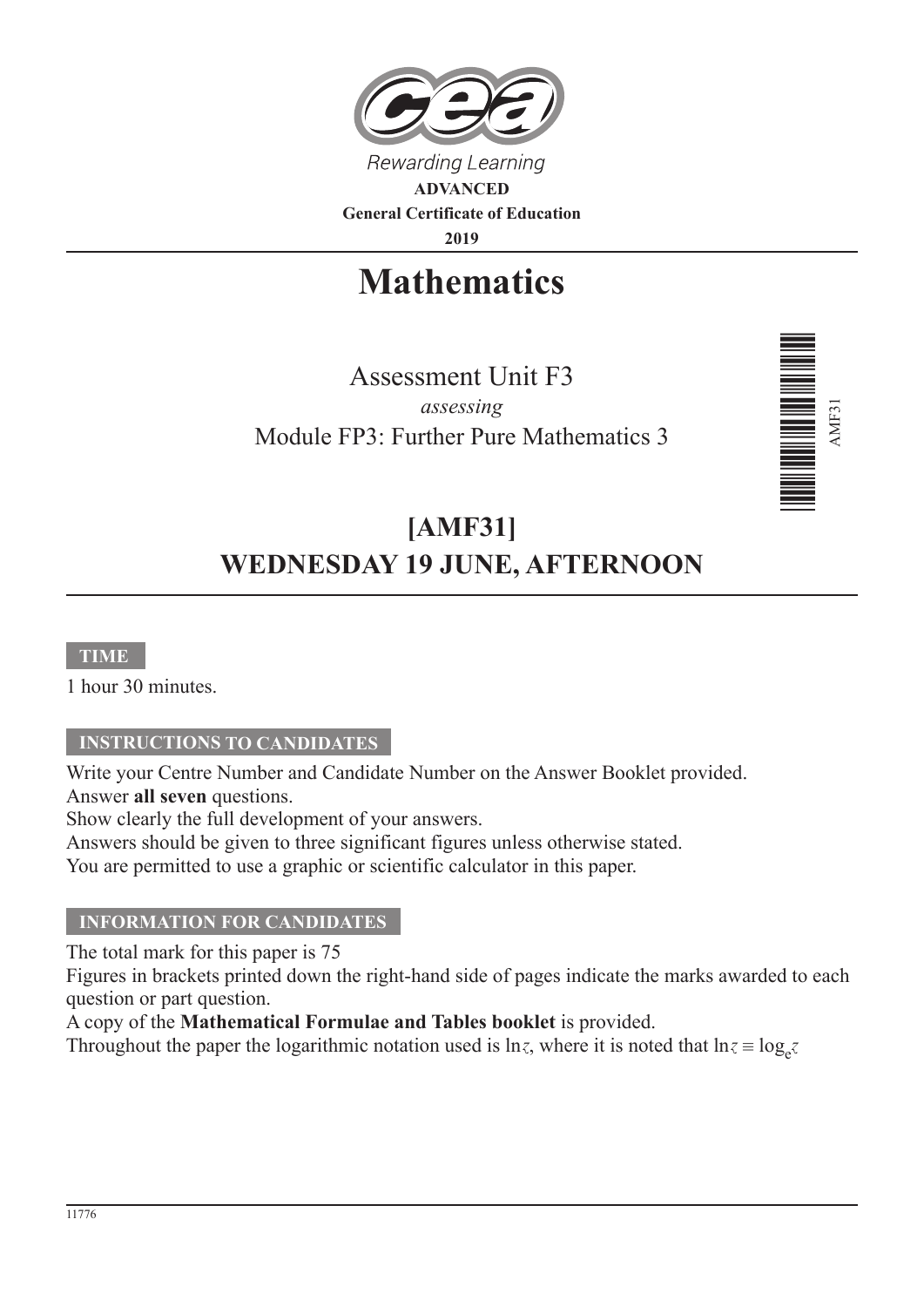**Answer all seven questions.**

#### **Show clearly the full development of your answers.**

### **Answers should be given to three significant figures unless otherwise stated.**

- **1** A crystal of feldspar takes the form of a parallelepiped. Three of its edges are given by:
	- $p = 3i + j k$  $q = 2i - j + 5k$  $\mathbf{r} = \mathbf{i} + 3\mathbf{j} + 2\mathbf{k}$

Find its volume. [5]

**2** Find a vector equation of the plane which includes the lines

$$
\frac{x-5}{4} = \frac{y+2}{1} = \frac{z-3}{-3}
$$
  
and  $[\mathbf{r} - (7\mathbf{i} - 3\mathbf{j} + 4\mathbf{k})] \times (2\mathbf{i} - \mathbf{j} + \mathbf{k}) = 0$  [6]

**3** Consider the function

$$
y = \sin^{-1} \frac{x}{\sqrt{1 - x}}
$$

**(i)** Show that

$$
\frac{dy}{dx} = \frac{1 - \frac{1}{2}x}{(1 - x)\sqrt{1 - x - x^2}}
$$
 [6]

**(ii)** Hence find the exact equation of the tangent to the curve of the function at the point where  $x = -1$  [3]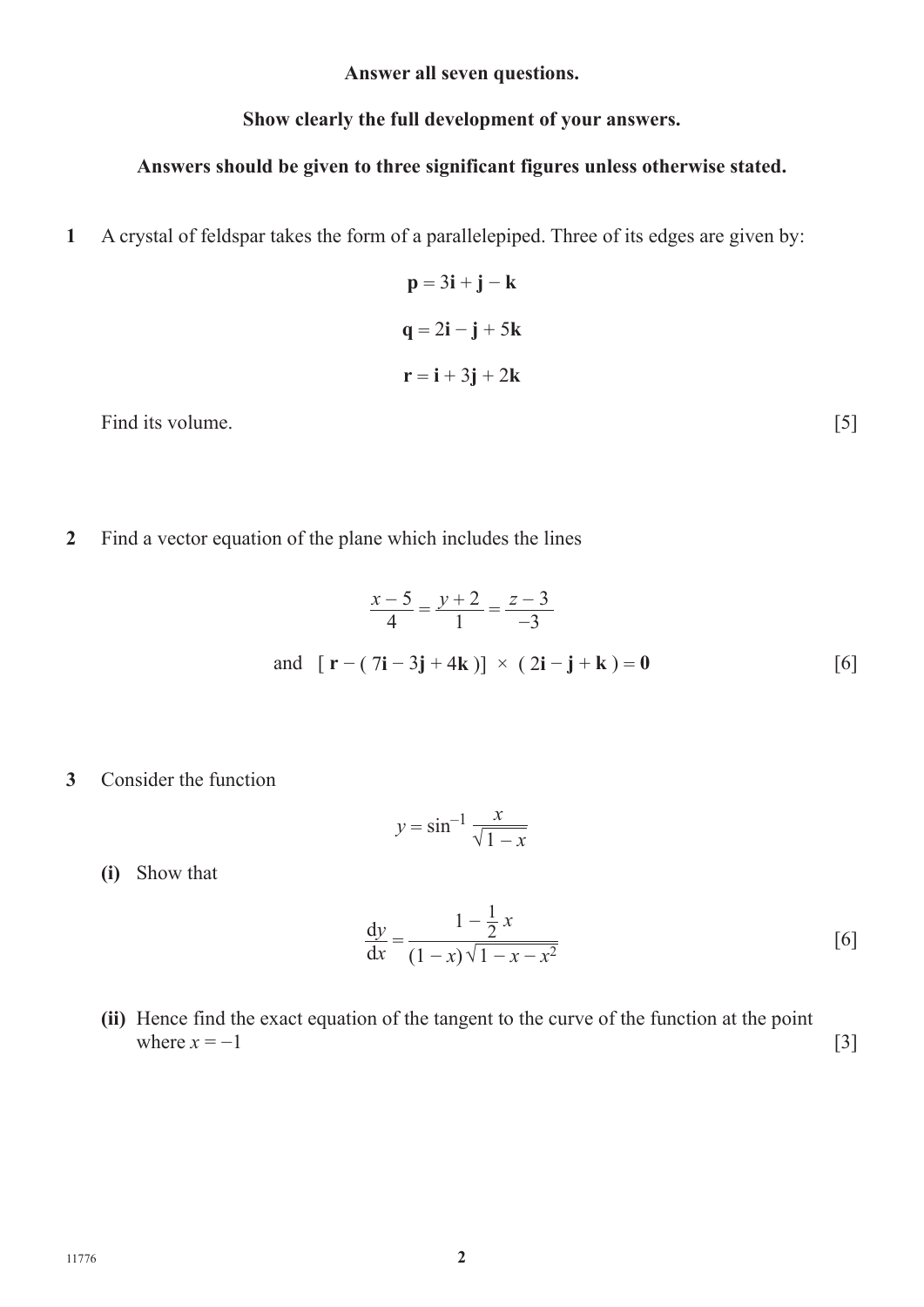### **4 (i)** Show that

$$
\ln(x - \sqrt{x^2 - 1}) \equiv -\ln(x + \sqrt{x^2 - 1}) \qquad x \ge 1
$$
 [3]

(ii) Hence show that if cosh  $y = x$ , where  $x \ge 1$ , then

$$
y \equiv \pm \ln(x + \sqrt{x^2 - 1}) \tag{4}
$$

**(iii)** Hence solve

$$
2\tanh^2 x - 5\operatorname{sech} x + 1 = 0
$$

giving the answers in terms of natural logarithms. [5]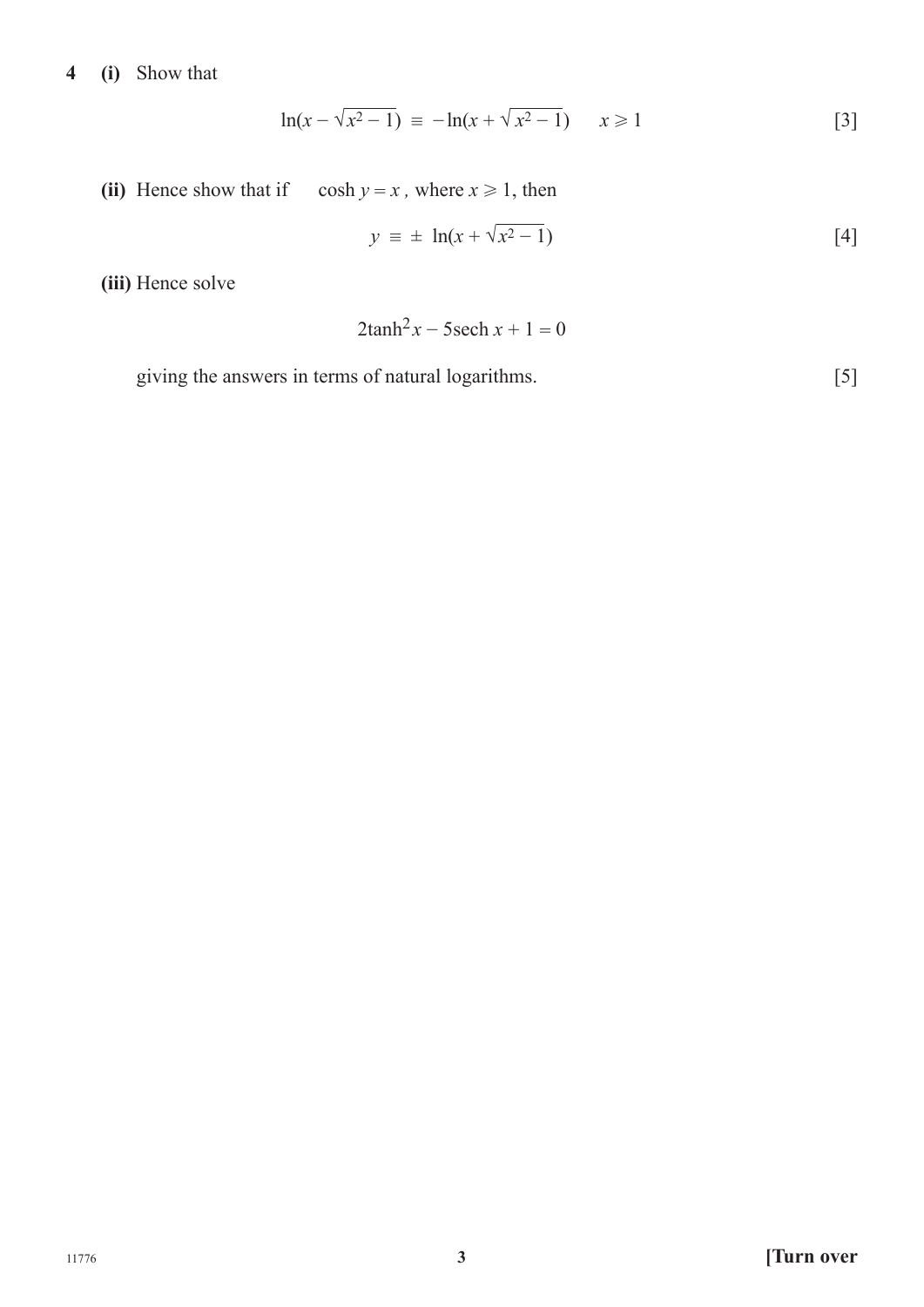**5** A computer game designer models a mountain as the shape ABCFED shown in **Fig. 1** below. It comprises planar faces and straight line edges.



**Fig. 1**

The equations of the planar faces of two sides of the mountain are:

- ABED:  $x + y + z = 11$ CBEF:  $4x + 2y - 3z = -4$
- **(i)** Show that the ridge BE can be expressed by the vector equation

$$
\mathbf{r} = \lambda \begin{pmatrix} a \\ b \\ 2 \end{pmatrix} + \begin{pmatrix} 2 \\ c \\ d \end{pmatrix}
$$

where  $a, b, c$  and  $d$  are integers to be determined.  $[6]$ 

**(ii)** Calculate the angle between the planes ABED and CBEF. [6]

11776 **4**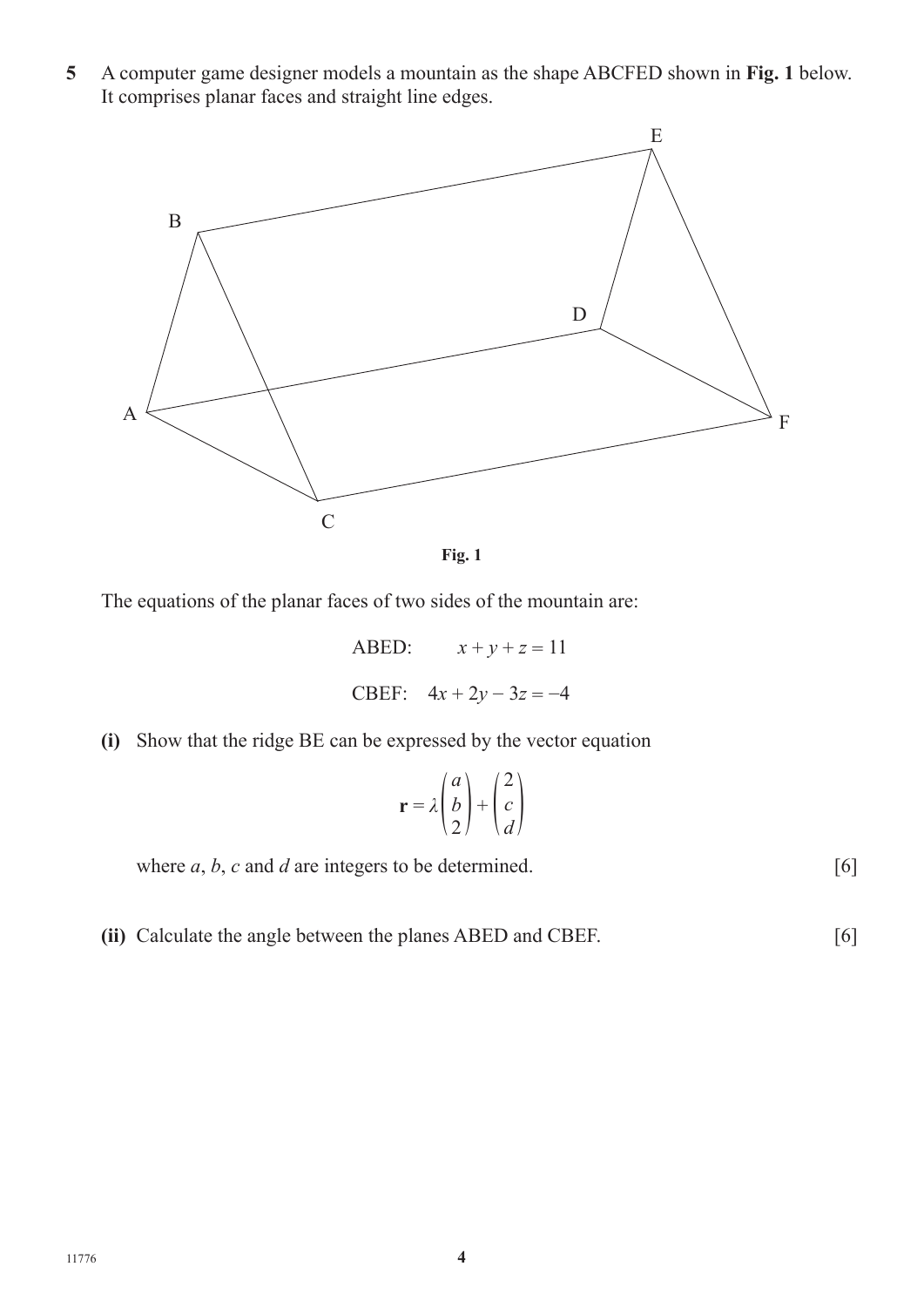6 (a) (i) Find 
$$
\int \operatorname{sech} u \, du
$$
 [4]  
(ii) Find  $\int \tanh u \sinh u \, du$  [4]

**(b)** Using the substitution  $p = \sin x$ , find

$$
\int \cos x \tan^{-1}(\sin x) \, \mathrm{d}x \tag{8}
$$

**7 (i)** Differentiate

$$
\sqrt{9-x^2} \tag{1}
$$

Consider the integral

$$
I_n = \int \frac{x^n}{\sqrt{9 - x^2}} dx \qquad n \ge 0
$$

**(ii)** Show that

$$
nI_n = -x^{n-1} \sqrt{9 - x^2} + 9(n - 1)I_{n-2} \qquad n \ge 2
$$
 [7]

**(iii)** Hence, find the exact value of

$$
\int_0^{1.5} \frac{x^4}{\sqrt{9 - x^2}} \, \mathrm{d}x \tag{7}
$$

### **THIS IS THE END OF THE QUESTION PAPER**